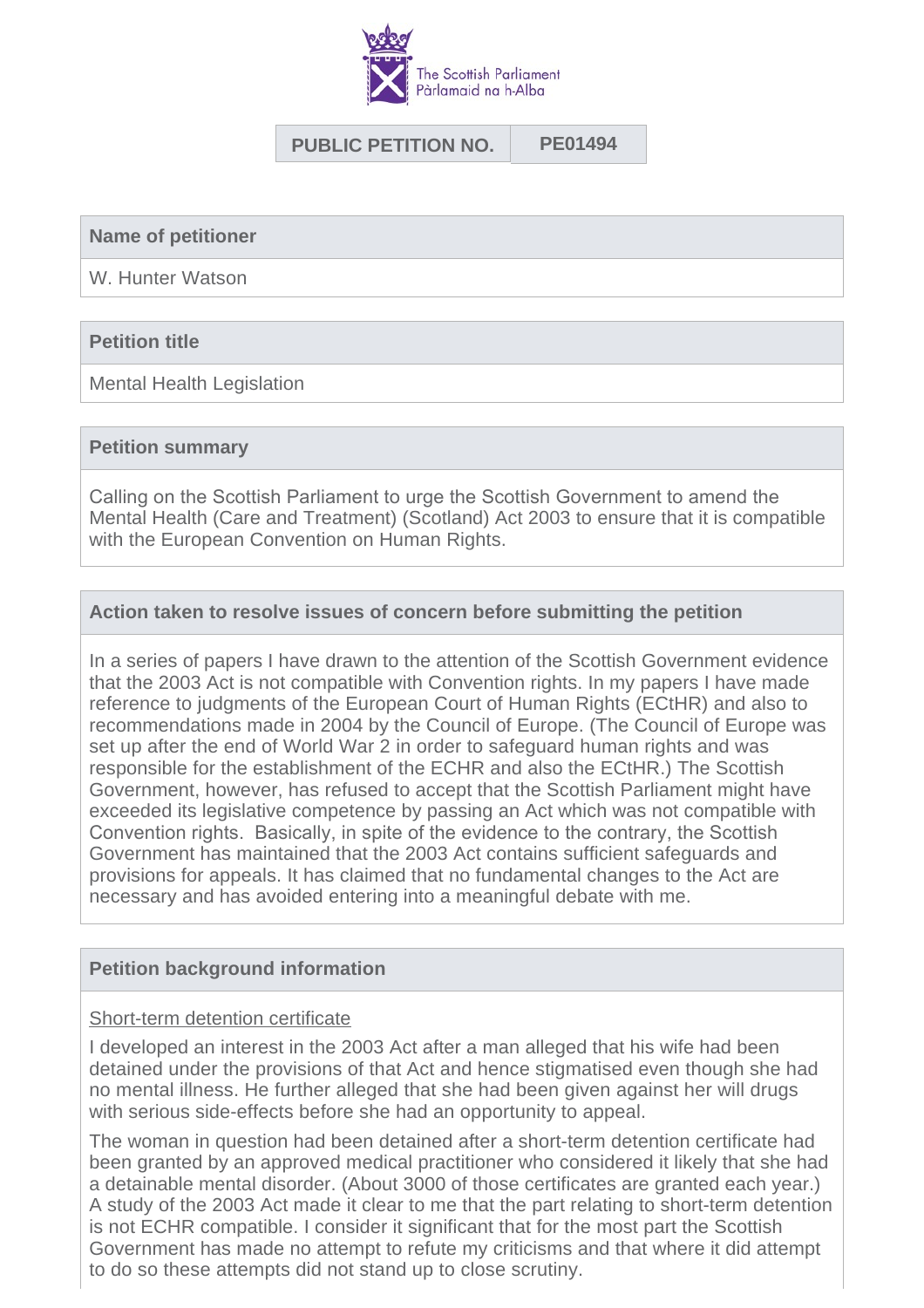One obvious way in which the provisions for short-term detention are not ECHR compatible is that they permit individuals to be treated against their will before they have had an opportunity to appeal. This constitutes a breach of Article 6 ECHR which states that in the determination of his civil rights everyone is entitled to a fair hearing. The right to refuse treatment is such a civil right. Before an individual is deprived of this right it should be established at a fair hearing that the individual lacks the capacity to make a decision about the treatment and also that this treatment is in the individual's best interests.

In 2004 the ECtHR ruled that it is unlawful to deprive an individual of his liberty on the basis of unsoundness of mind unless, at a minimum, he has been reliably been shown to be of unsound mind and the mental disorder is of a kind or degree warranting compulsory confinement. (H.L. v UK; paras 98,114.) Now the short-term detention certificate authorises the detention of an individual for up to 28 days and it is common for the individual to have to wait for three weeks for an opportunity to appeal against his or her detention. Given the ruling of the ECtHR it would appear to be unlawful to detain the individual in hospital before the facts are properly established unless there are special circumstances. If the detention is unlawful then there is clearly a breach of Article 5 ECHR, the right to liberty.

# Absence of fair hearings

When an individual does appeal against his or her short-term detention the nature of the 2003 Act is such that he or she is denied a fair hearing in breach of Article 6 ECHR. There are several reasons for this state of affairs:

1. Under Article 6 ECHR "Everyone charged with a criminal offence shall be presumed innocent until proved guilty according to law." That being the case, it would seem reasonable to demand that a mental health tribunal should not assume that the approved medical practitioner was not mistaken when he or she considered it likely that an individual had a detainable mental disorder. Yet that is exactly what the tribunal is liable to assume since the 2003 Act only requires it to determine whether the conditions which would justify detention "continue to be met". A tribunal which makes an assumption that an individual appearing before it recently had a detainable mental disorder is clearly not impartial. In order for a hearing to be fair the tribunal must, of course, be impartial.

(Note: An individual who is detained under a short-term detention certificate is thereby stigmatised. The 2003 Act contains no provision for an appeal on the grounds that a mistake was made by the approved medical practitioner who granted the short-term detention certificate. Hence, although it is inevitable that some individuals will have been wrongly stigmatised there is, in reality, nothing that they can do about it. )

2. The ECtHR in the 2012 case of Ibrahim Gurkan v Turkey (para 14) ruled that a tribunal must be "impartial from an objective viewpoint in that it must offer sufficient guarantees to exclude any legitimate doubt in that respect." Mental health tribunals cannot be regarded as impartial since one of their three members is a psychiatrist to whose supposed expertise the other members are liable to defer. However, that psychiatrist is liable to be reluctant to challenge the professional judgment of the fellow psychiatrist who considers it necessary for a patient to be placed on a compulsory treatment order. Further, it is unlikely that the psychiatrist on the tribunal would doubt the veracity of any of the mental health professionals opposing a patient's appeal even though there is good evidence that even people in highly respected positions are not always completely truthful.

3. Yet another of the reasons for individuals not receiving a fair hearing at mental health tribunals is that tribunal hearings are informal and witnesses are not required to give evidence on oath. Hence the evidence is not always properly tested. This means that some individuals will not reliably be shown to have a mental disorder and hence their continued detention will be unlawful.

# Council of Europe recommendations

The adoption of the following Council of Europe recommendations and the elimination of the provisions relating to the short-term detention certificate would go a long way